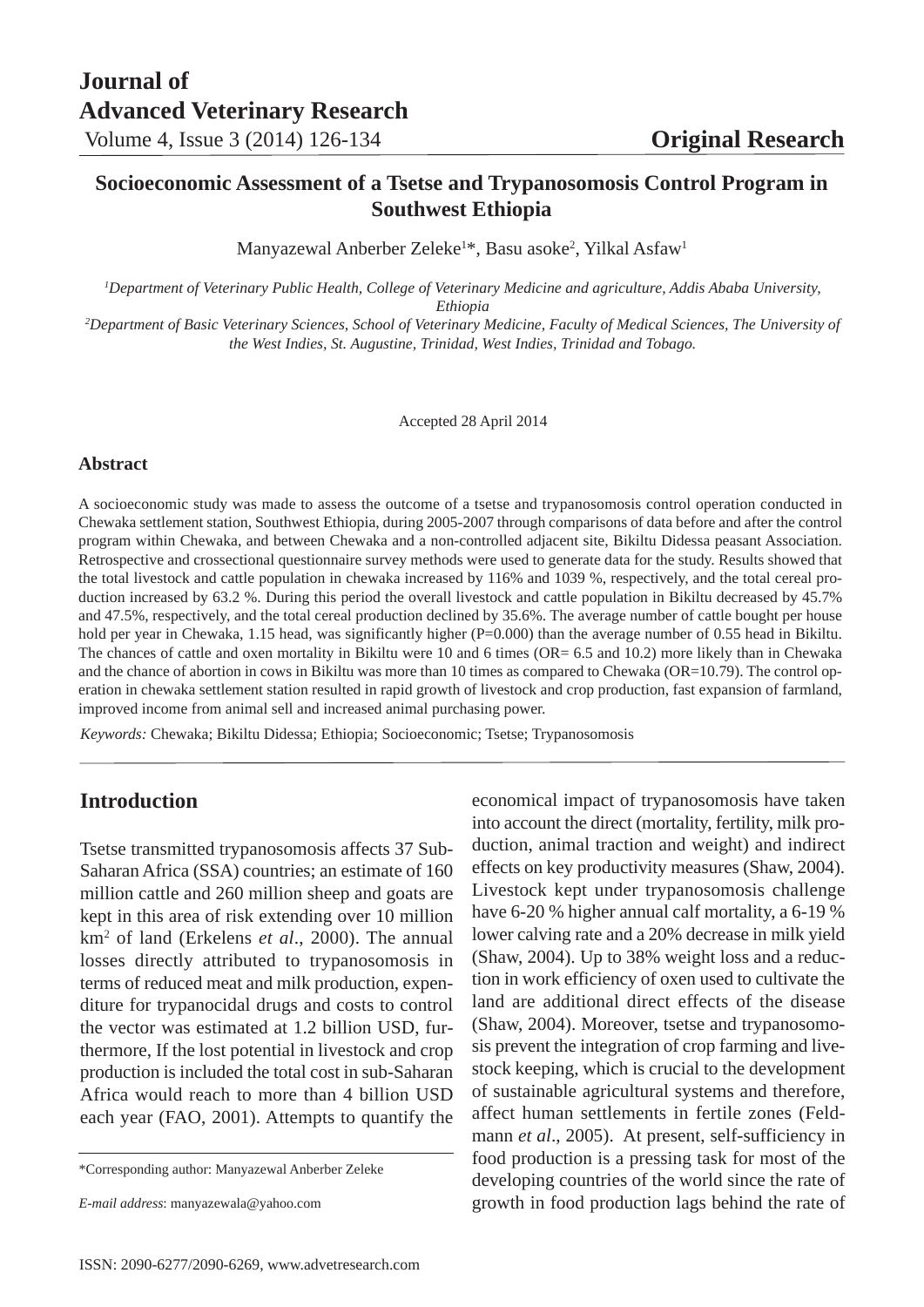population growth.

During the past decades livestock and particularly cattle could not be introduced and used for agricultural production in to some 200,000 km2 fertile valleys in the West and South-western parts of Ethiopia, as a result, human and livestock populations are concentrated in tsetse and trypanosomosis free but ecologically fragile highlands with the resultant effect of overgrazing over-ploughing, soil erosion, land degradation, loss of resources and poverty (Tikubet, 1999). Annual losses to the National economy are estimated to exceed 200 million USD due to mortality and morbidity of livestock, denied access to land resources and the costs of controlling the disease (Vreysen *et al*., 1999). Land suitability studies carried out in areas of low population density in southern, southeastern, southwestern and western Ethiopia revealed that the tsetse-infested lowlands in the western part of the country have the best potential for expanded agriculture, provided that the tsetse/trypanosomiasis constraint can be overcome (FAO, 1987). Hence, utilization of the tsetse-infested areas with high agricultural potential through resettlement program remained the major priority of the Ethiopian government during the last few decades. Chewaka settlement station is one of settlement sites established in Southwest Ethiopia during 2004, since then, an integrated tsetse and trypanosomosis control oper-

ation comprising targets, live baits and chemotherapy has been carried out which was thought to have significant effect on livestock and agricultural production, and livelihood of the society in the area.

The objective of this study was to determine the socioeconomic outcome of a tsetse and trypanosomosis control operation conducted in the newly established Chewaka settlement station during 2005 to 2007 through: 1) Comparisons of pre-control and post-control achievements in Chewaka settlement station. 2) Comparisons of post-control achievements in Chewaka with achievements, at the same period, in tsetse uncontrolled adjacent site, Bikiltu Didessa Peasant Association.

## **Materials and methods**

### *Study area*

The study was conducted in Chewaka settlement station and Bikiltu didessa peasant association found in high tsetse infested region of Ethiopia at a distance of 600 kms Southwest of Addis Ababa. The area is located between latitudes of 080 35' 23" and 080, 42', 25'' N and longitudes of 0360 01' 27" and 0360, 23', 58'' E at an Altitude of 1100-1768 meters above sea level (Fig. 1).



Fig. 1. Map of the study area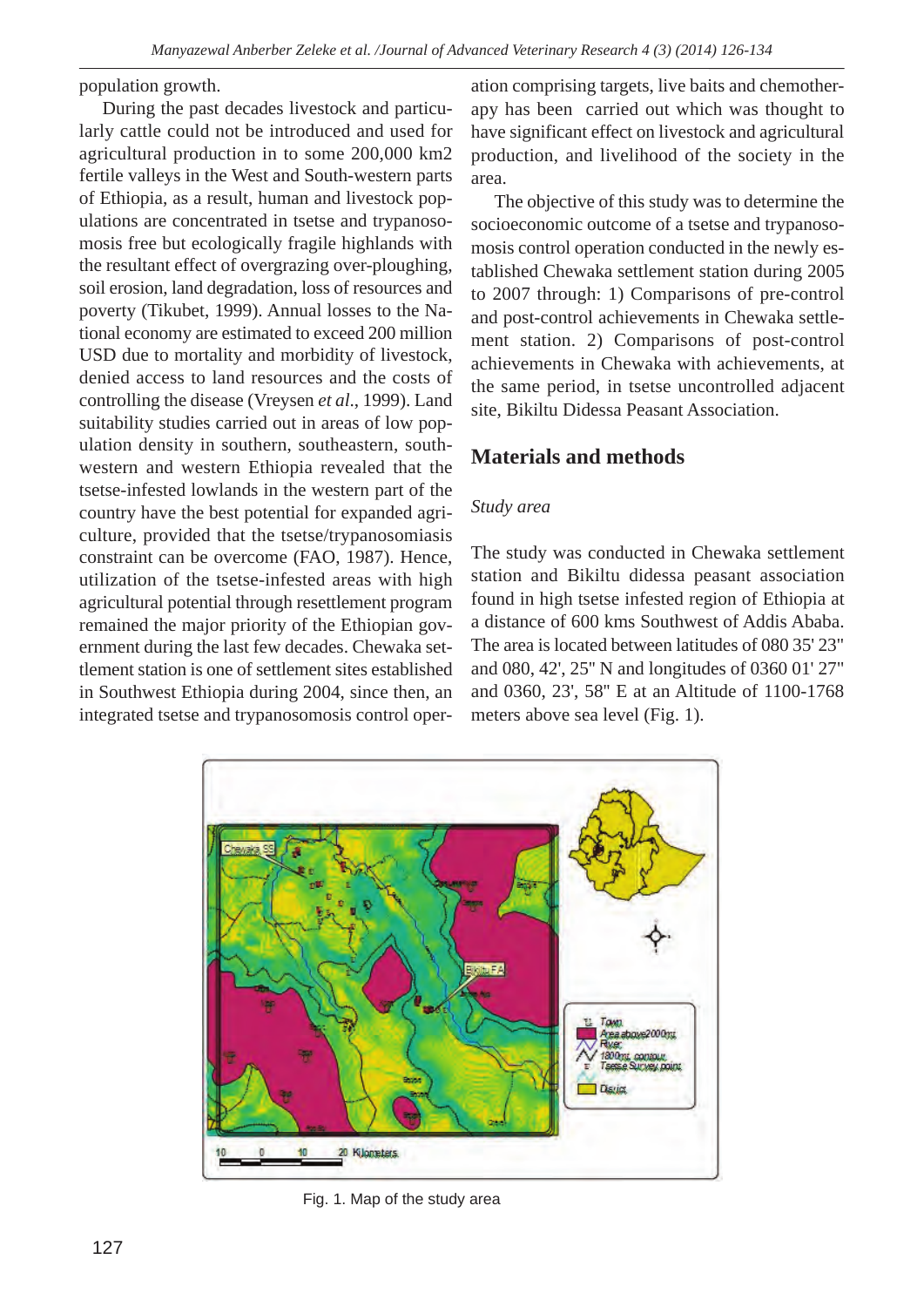### *Tsetse and trypanosomosis situation*

Prior to 2004 there were neither humans nor livestock residing in Chewaka settlement station due to its high tsetse infestation, however, in 2004 the area was inhabited by 80,000 settlers and an extensive tsetse and trypanosomosis control was conducted during 2005-2007. On the contrary no control activity has been carried out in Bikiltu didessa since its establishment in 1985 although significant number of livestock were reared with the aid of trypanocidal drugs.

## *Study design*

Retrospective study and cross-sectional questionnaire survey study designs were employed for the study, data on human and animal population, cultivated land and cereal production of the study sites were gathered from the Agriculture and rural development offices of Chewaka, Bedelle and Dabo districts. The multistage random sampling technique was utilized for the questionnaire survey where by villages were selected first and households (hh) were selected second. A structured questionnaire was used to interview eighty heads of households at each study site to collect data required for socioeconomic impact assessment of trypanosomosis, such as: livestock and crop production, animal sell, animal purchase, livestock mortality and abortion.

## *Data analysis*

All collected data were entered in to the excel

spread sheet and transferred to the SPSS statistical software (SPSS inc. 11.5, 2001). Descriptive statistics and percentages were used to summarize data; the General linear model was used to compare mean values and the Odds Ratio was computed for analysis of data on mortality and abortion of cows.

# **Results**

Outcomes of this study showed that the tsetse and trypanosomosis control program conducted in Chewaka settlement station during 2005-2007 resulted in an overall growth of livestock and cattle population by 116% and 1039%, respectively (Fig. 2). Goats were the first animals purchased in large numbers and introduced in to the settlement station during the first year as they were thought to be less affected by trypanosomosis. Among the livestock species donkey showed the highest population increment 1253%, and sheep and goat showed an increment of 111% and 86%, respectively. On the other hand, the overall livestock and cattle population in Bikiltu tsetse uncontrolled study site decreased by 45.7% and 47.5%, respectively, and the sheep and goat population declined by 26.6% and 47.3%, respectively (Fig. 3). Results of the questionnaire survey showed that the average number of cattle and oxen owned by a household in Chewaka, 1.44 and 1.23 head were significantly lower (p=0.000) than the average number owned by a household in Bikiltu, 5.01 and 2.15 heads, respectively, and the mean number of small ruminants, 3 head /hh, in Chewaka was significantly higher (p=0.000) than the mean number in Bikiltu, 1.39 head (Table 1).



Fig. 2. Livestock population of Chewaka study site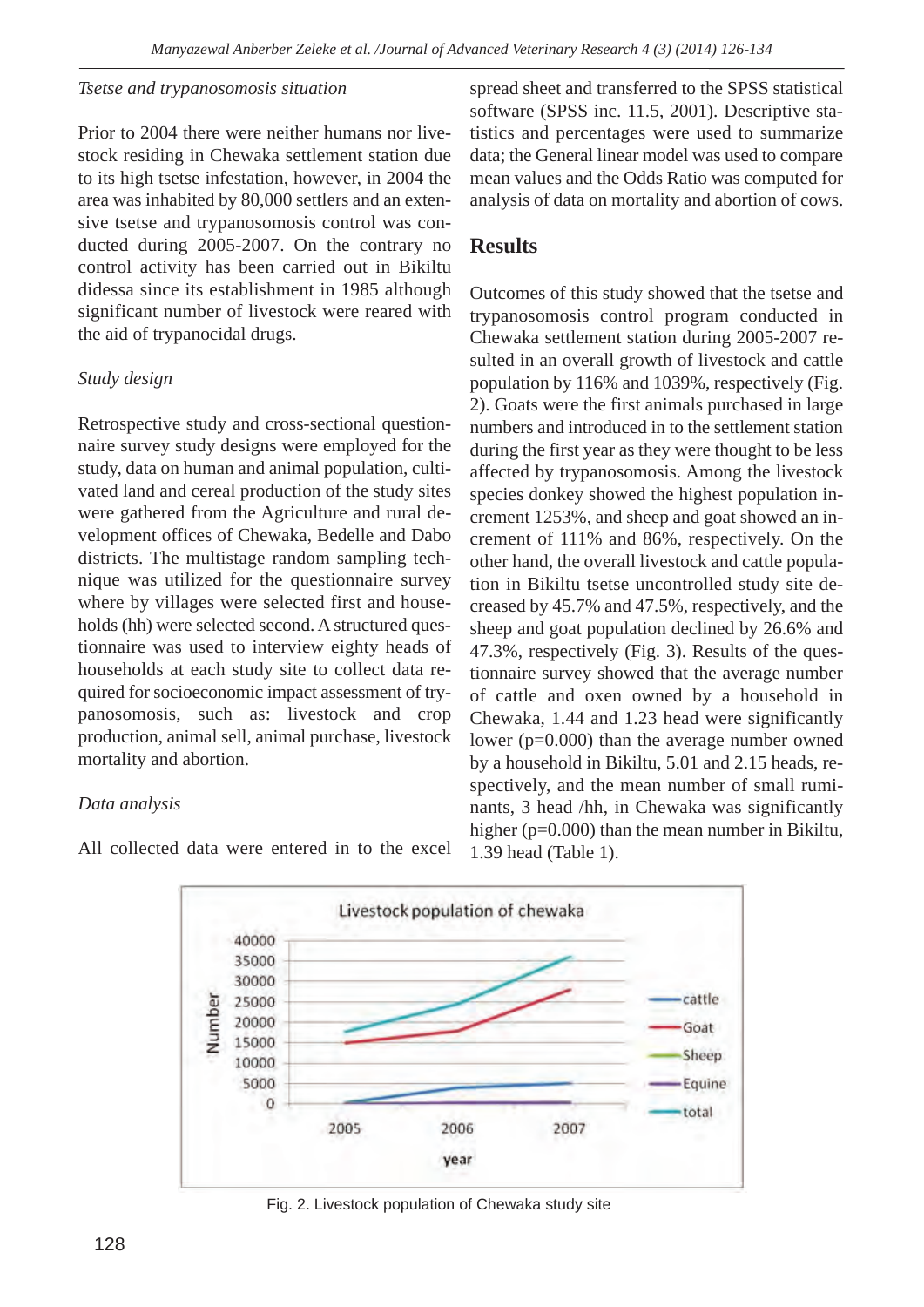

Fig. 3. Livestock population of Bikiltu study site



Fig. 4. Cereal production in Chewaka study site

Four types of crops: maize, sorghum, sesame and soybean were commonly cultivated at both study sites. In Chewaka, the increment in cultivated land during 2006 and 2007, 63.7% and 18.3%, resulted in boost of cereal production by 39.5% and 17%, respectively (Figs.4 and 6), during this period, although the total cultivated land in Bikiltu increased by 47.1% the total cereal production dropped by 35.6% (Figs. 5 and 6). The household survey showed that in the tsetse controlled site drought oxen work 720 hours/year (hr/yr) (6 hr/day for 120 days), while in the tsetse uncontrolled site oxen work 240 hr/yr (3 hr/day for 80 days) which was about one third of the efficiency of oxen in the controlled site.

### *Animal sell and purchase*

Sixty six percent of the interviewed farmers in

Chewaka and 24% in Bikiltu sold animals during the preceding one year period with an average of 0.85 (95% CI=0.69-1.00) and 0.34 (95% CI=0.18- 0.49) head of cattle sold/hh in Chewaka and Bikiltu, respectively, revealing a significant difference (p=0.000) in animal sell between the two study sites (Table 2). Moreover the purpose of animal sell differ in the two study sites: in Chewaka 98% of the sell were fattened oxen sold for butchery while in Bikiltu 59% of the sell were debilitated oxen and 41% were breeding cows and young stocks sold as a result of repeated trypanosome infections. Farmers in Bikiltu also verified that they were frequently obliged to sell small ruminants to purchase trypanocidals for their cattle. Eighty five percent of the respondents in Chewaka and thirty six percent in Bikiltu bought animals during the year period, on average a household in Chewaka bought 1.15 animals which was double that of Bikiltu, 0.55 an-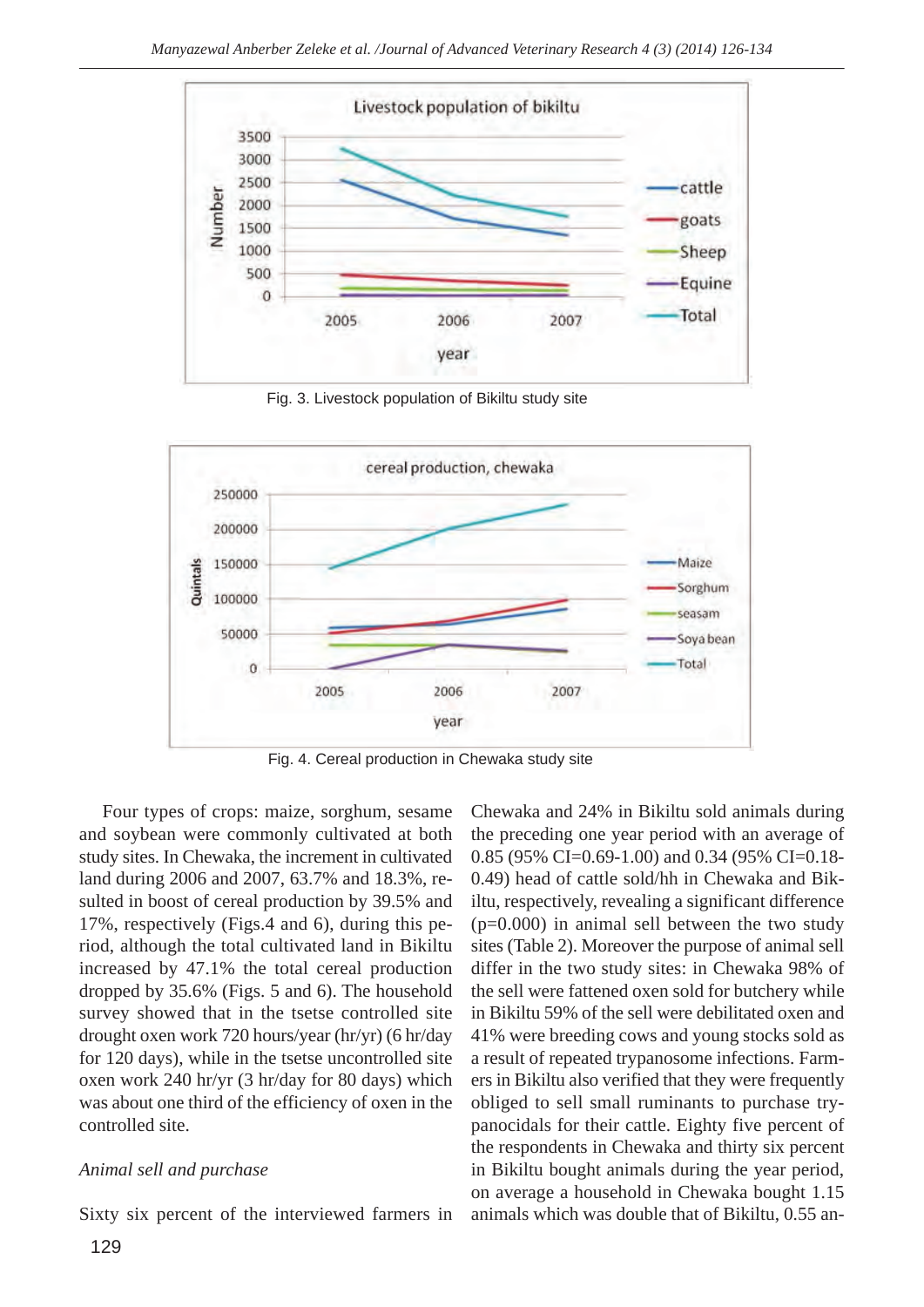

Fig. 5. Cereal production in Bikiltu study site



Fig. 6. Dimension of cultivated land in Chewaka and Bikiltu study sites (2005-2007)

imals/hh/yr. Farmers in Chewaka bought 0.99 (95% CI=0.87-1.08) head of bulls/hh/yr which was significantly higher  $(p=0.000)$  than the average number of bulls purchased by farmers in Bikiltu ,0.11 (95% CI=0.05-0.231), head/hh/yr. The average number of oxen purchased/hh/yr in Bikiltu 0.28  $(95\% \text{ CI} = 0.192 - 0.358)$  was significantly higher  $(p=0.000)$  than the average number of oxen bought/hh/yr in Chewaka (Table 2). The motive of animal purchase varies between the two study sites in that the majority of animals, 99%, bought in Chewaka were young animals (bulls) for fattening and traction while most of the animals bought, 52%, in Bikiltu were oxen to replace those died of trypanosomosis.

### *Mortality and Abortion*

In tsetse infested region the direct impact of try-

panosomosis would be evident through mortality and other production losses, only 9% of the interviewees in Chewaka and 81% in Bikiltu stated deaths of their animals during the year period. The average cattle mortality /hh/yr in Bikiltu, 3.03 head, (95% CI=2.6-3.4), was significantly higher  $(p=0.000)$  than the average mortality of 0.09 head /hh/yr in Chewaka. In general cattle and oxen in Bikiltu had an OR of 10.19 (95% CI=4.46-23.33) and 6.56 (95% CI=3.19-13.45) mortality as compared to cattle and oxen in Chewaka, respectively (Table 3). Abortion of cows was commonly reported in Bikiltu, out of the total respondents 2.5% (2/80) in Chewaka and 30 % (24/80) in Bikiltu stated abortion of their cows. The average number of aborted cows in Chewaka, 0.03/hh/yr, was significantly lower (p=0.000) than the average number in Bikiltu, 0.5 /hh/yr. Cows in Bikiltu had an OR of 10.79 (95% CI=2.57- 45.37) abortion rate as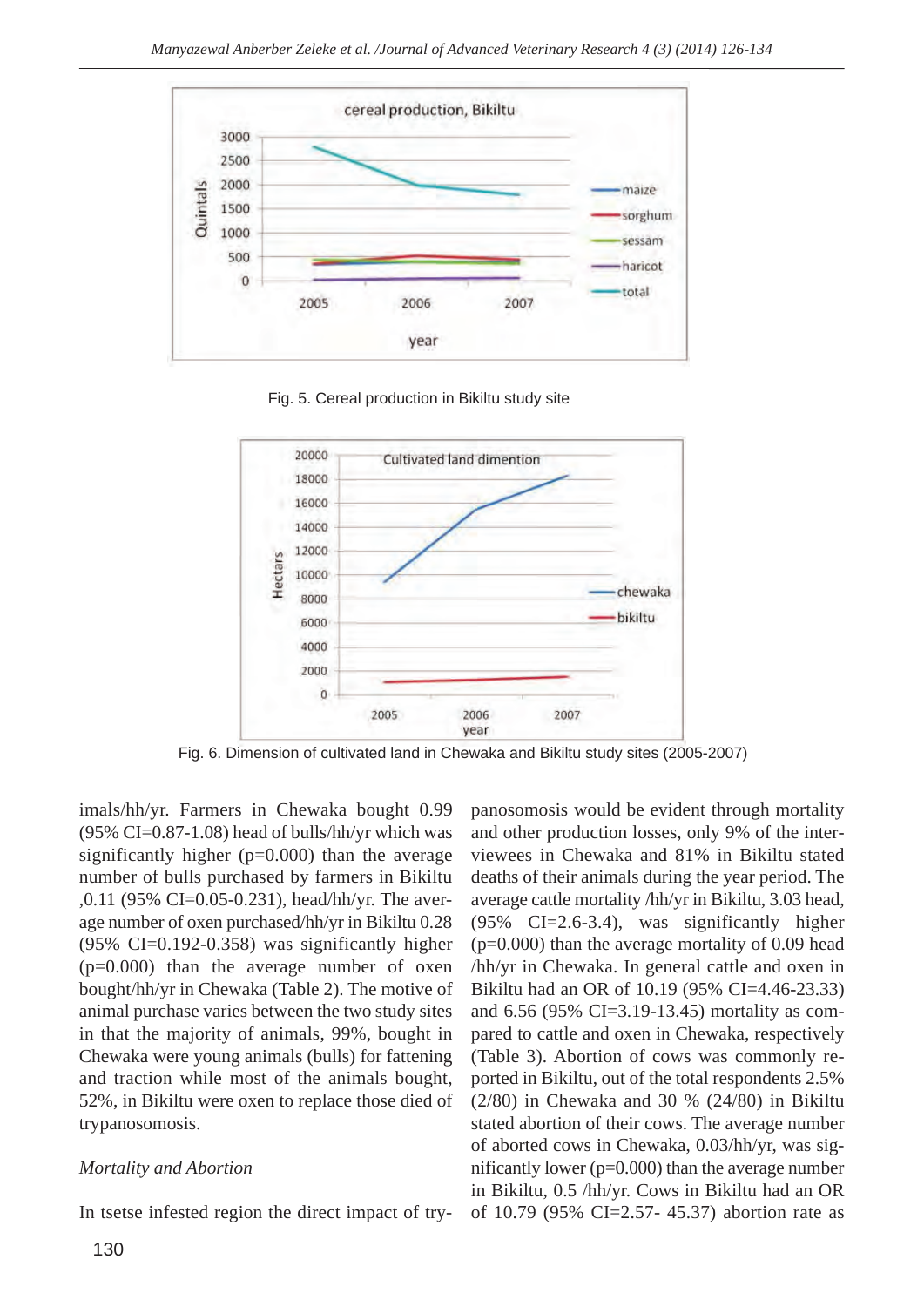compared to cows in Chewaka (Table 3). It was emphasised by more than eighty percent of the respondents in Bikiltu that abortion of cows were concurrent with clinical cases of trypanosomosis regardless of the stage of their gestation period.

Table 1. Questionnaire survey results showing number of animals owned by a household in Chewaka and Bikiltu study sites (Dec 2005-Nov 2006)

| Animal              | Bikiltu |       |      | Chewaka |                               |      |  |
|---------------------|---------|-------|------|---------|-------------------------------|------|--|
|                     |         | 95%CI |      |         | $95\degree$ <sub>o</sub> $CI$ |      |  |
| Type                | Mean    | LB    | UB   | Mean    | ΙB                            | UB   |  |
| Oxen                | 6.7     | 1.88  | 2.42 | 1.2     | 1.08                          | 1.38 |  |
| Cows                | 12      | 0.89  | - 41 | 01      | 0.00                          | 0.10 |  |
| Cattle              | 5.0     | 4.23  | 5.79 | 14      | 1.29                          | 1.59 |  |
| Shoats <sup>1</sup> | 14      | 0.99  | 179  | 3.0     |                               | 3.73 |  |
| Equine              |         | 0.05  |      | 0.2     |                               | 0.28 |  |

### *Trypanocidal drug handling*

Results of the questionnaire survey showed that all of the interviewees in Chewaka never handled trypanocidal drugs, do not differentiate trypanocidals and treat their animals at the veterinary clinic in the site. In contrast, all of the interviewees in Bikiltu possess personal syringes and trypanocidals at their home and differentiate drugs available on market. More than 90% of the respondents in Bikiltu stated that the treatment frequency of an animal would not be longer than six weeks; some animals may even need a twofold treatment per month which bored the community in the area. Dosages of drugs were not well known by farmers therefore both prophylactic and curative drugs were administered repeatedly until sick animals show improvement of condition. Out of the respondents 85% stated that they prefer Diminazene aceturate to Isometamidium chloride because of its fast action in improvement of condition and stated that their usual

sources of drugs were drug smugglers in the area. Shortage of drugs might occur at times but farmers were cautious in storing some quantity as sickness of animals might be detected during night time and rapid administration of drugs would be crucial for recovery of severely ill animals. Veterinary clinics were located at far distant of Bikiltu study site; hence farmers were obliged to move their animals for an average of 4-6 hours to reach at them. Based on results of the questionnaire survey, considering a treatment interval of 6 weeks, a treatment frequency of 8 times /yr and a cost /dose of 1.00 USD, the total expense for trypanocidal drug/head of cattle was estimated to USD 8.00 /year.

### *Livestock management*

Livestock management has a pivotal role in productivity and health of animals, personal observations and questionnaire survey results verified that cattle management greatly differ in the two study sites, in chewaka, animals were usually tied under tree shades around farm areas and fed with chopped sugar beet, grass and farm by-products; pass the night in warm barns with comfortable beddings and were not exposed to rain and cold. In Bikiltu study site, cattle usually graze in the savannah grasslands and bushes and were not provided with any type of additional feed, they were not protected from rain and cold of the night as they were congregated in open fenced field with non-comfortable beddings. Settlers of chewaka were descendents of eastern part of the country where the tradition of animal feeding, housing and fattening as well as preservation and storage of crop by-products are well developed whereas, in Bikiltu these traditions were not well known; hence animals were solely dependent on their day time grazing for body maintenance and production. In Chewaka, the

Table 2. Questionnaire survey results showing number of animals sold, purchased, died and aborted in Chewaka and Bikiltu during a year period (Dec 2005-Nov 2006)

| parameter                | Bikiltu |      |                    |                | Chewaka |      |                 |           |
|--------------------------|---------|------|--------------------|----------------|---------|------|-----------------|-----------|
|                          |         |      | $95\degree$ c $CI$ |                |         |      | 95%CI           |           |
|                          | Sum     | Mean | <b>IB</b>          | L <sub>B</sub> | Sum     | Mean | $\overline{AB}$ | <b>IB</b> |
| Oxen sold                | 17      | 0.21 | 0.09               | 0.33           | 66      | 0.83 | 0.68            | 0.97      |
| Total sold               | 27      | 0.34 | 0.17               | 0.51           | 67      | 0.84 | 0.69            | 0.98      |
| Bulls purch <sup>3</sup> | 9       | 0.11 | 0.03               | 0.19           | 78      | 0.97 | 0.83            | 1.13      |
| Total purch              | 44      | 0.55 | 0.34               | 0.76           | 92      | 115  | 0.99            | 1.31      |
| Oxen died                | 118     | 1.48 | 1.16               | 1.79           |         | 0.09 | 0.02            | 0.15      |
| Total died               | 242     | 3.03 | 2.47               | 3.58           |         | 0.09 | 0.02            | 0.15      |
| Abortion                 | 40      | 0.5  | 0.29               | 0.71           |         | 0.03 | 0.01            | 0.060     |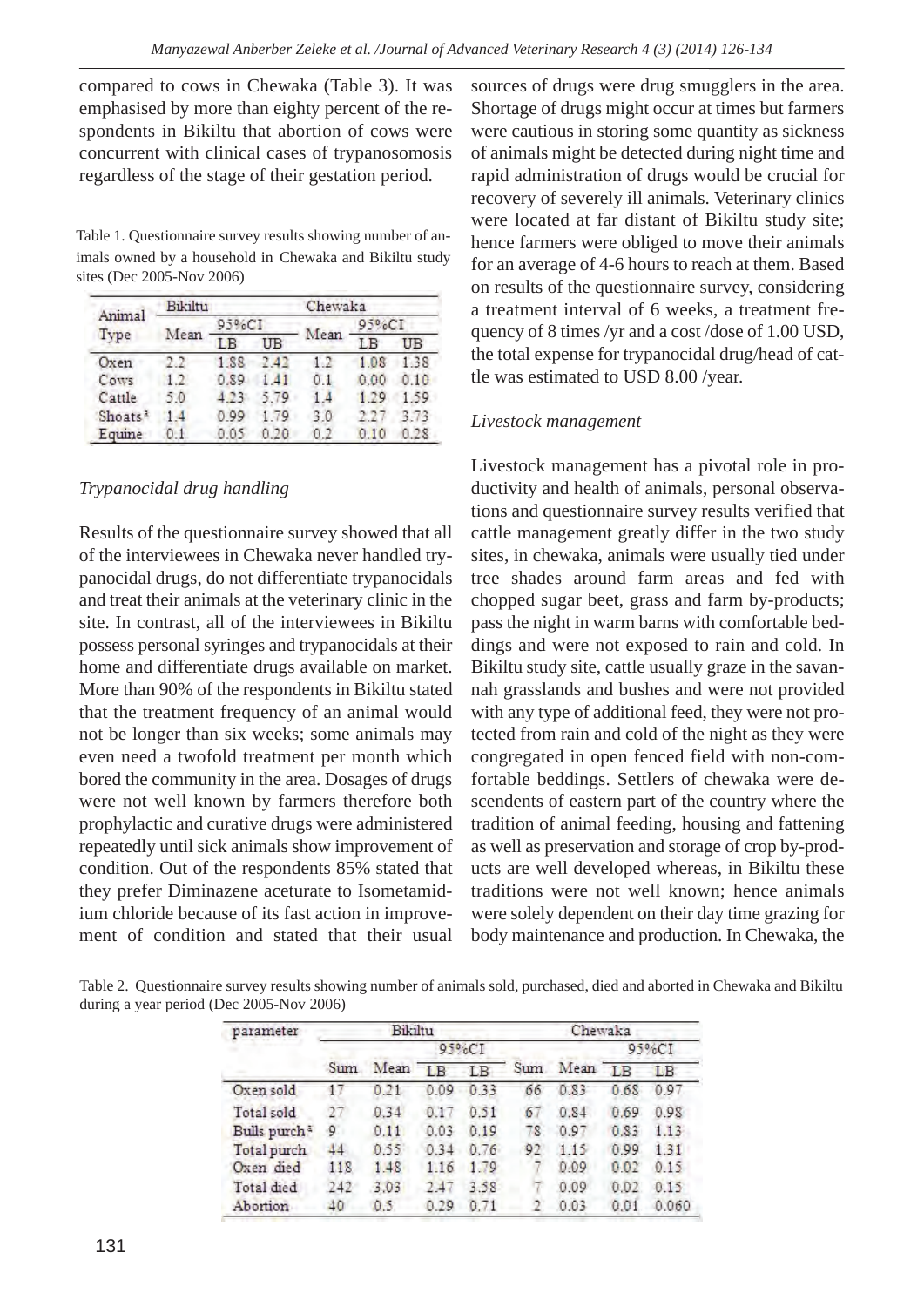Table 3. Odds ratio (OR) comparisons on mortality of cattle and abortion of cows /hh/yr in Chewaka and Bikiltu study sites (Dec 2005-Nov 2006)

| parameters        | P value | OR    | 95% CI for OR |       |  |
|-------------------|---------|-------|---------------|-------|--|
|                   |         |       | Lower         | "mper |  |
| Oxen died         | 0.000   | 6.56  |               |       |  |
| Total cattle died | 0.000   | 10,20 |               |       |  |
| Cows aborted      |         |       |               |       |  |

animal-tsetse contact during most part of the year was very low as cattle were usually tied under tree shades contained by farm areas; they get in contact with tsetse only during the dry months (February-May). On the contrary, animals in Bikiltu acquire trypanosomosis throughout the year as they were constantly in contact with tsetse at grazing fields.

## **Discussion**

The findings of this study indicated an overall growth of livestock and cattle population in Chewaka tsetse controlled site by 116% and 1039%, respectively, and increment in cereal production by 63.2 %. This result was in harmony with earlier findings of a tsetse and trypanosomosis survey in the area which reported a decline of tsetse density and trypanosomosis prevalence by 98.6% and 91.7%, respectively (Anberber *et al*., 2012). Similar finding was reported from Burra district of Nigeria where an increment of cattle population by 24,900% was attained within three years following eradication of tsetse and trypanosomosis (Putt and Shaw, 1982). The impact of trypanosomosis on African agriculture is most obviously seen in the birth and mortality rates of young animals (Erkelens *et al*., 2000) although trypanosomosis was not the only cause of abortion, results of this study showed that the chance of abortion of cows in the uncontrolled site was about ten times as compared to the controlled site, suggesting its relative importance in abortion of cows at endemic region of the disease. Previous reports by Erkelens *et al*. (2000) support this finding stating that trypanosomosis reduces calving by up to 20% and causes the death of another 20% of young stock in susceptible cattle breeds. Socio-economic surveys carried out in Yalé pastoral zone of Burkina Faso show significant increase in livestock population growth rate (up to 25%), milk production and number of draft animals, and dramatic decline in the rate of stillbirths subsequent to reduction in the incidence of trypanosomosis (Kamuanga *et al*., 2001b).

Results of this study revealed that oxen in the uncontrolled Bikiltu site showed higher mortality rate and reduction of work efficiency by 66 % as compared with oxen in the controlled Chewaka study site.. This finding was higher than a report by the Food and Agriculture Organization in Ethiopia that show a 33 % reduction in the availability and efficiency of drought animals due trypanosomosis (FAO, 1998).The difference could be due to variations in severity of the disease between the study localities or methodology used, as the present results were based on questionnaire survey. Furthermore, Abebe and Jobre (1996) reported that in tsetse infested regions of Ethiopia the problem of trypanosomosis is the main cause for the decline in the number of cattle, particularly of draught oxen, and therefore forces farmers to cultivate manually. The present study showed that almost 50% of cattle mortality in Bikiltu tsetse infested site was ascribed to deaths of draught oxen which led to decline of cereal production by 46.5%, this was in accord with a previous report in mixed farming system which state that trypanosomosis constrains the number of oxen that farmers own and reduces the average area planted per household by as much as 50% (FAO, 2000b).

The difference in animal management practiced by the communities of the two study sites, especially the feeding and grazing traditions, could have possibly contributed for the difference in the magnitude of trypanosomosis and growth rate of livestock population between the two sites. In trypanosomosis affected area the purpose and ability of farmers to buy and sell livestock may vary depending on the impact of the disease and their economic strength. The variation in animal sell between the two study sites showed better family income in the tsetse controlled Chewaka as compared to the uncontrolled Bikiltu study site; as trypanosome free, healthy and well fed animals could fatten in short period of time. This was practically demonstrated in Chewaka study site where the community had developed custom of storing afterharvests and growing supplementary fodders such as sugar beet for oxen/bull fattening. The reduction in the catastrophes of trypanosomosis in Chewaka encouraged farmers to actively engage in small scale fattening activity which enabled them to sell nearly 1000 fattened bulls within three months of 2006.Animal purchasing power is one of the indi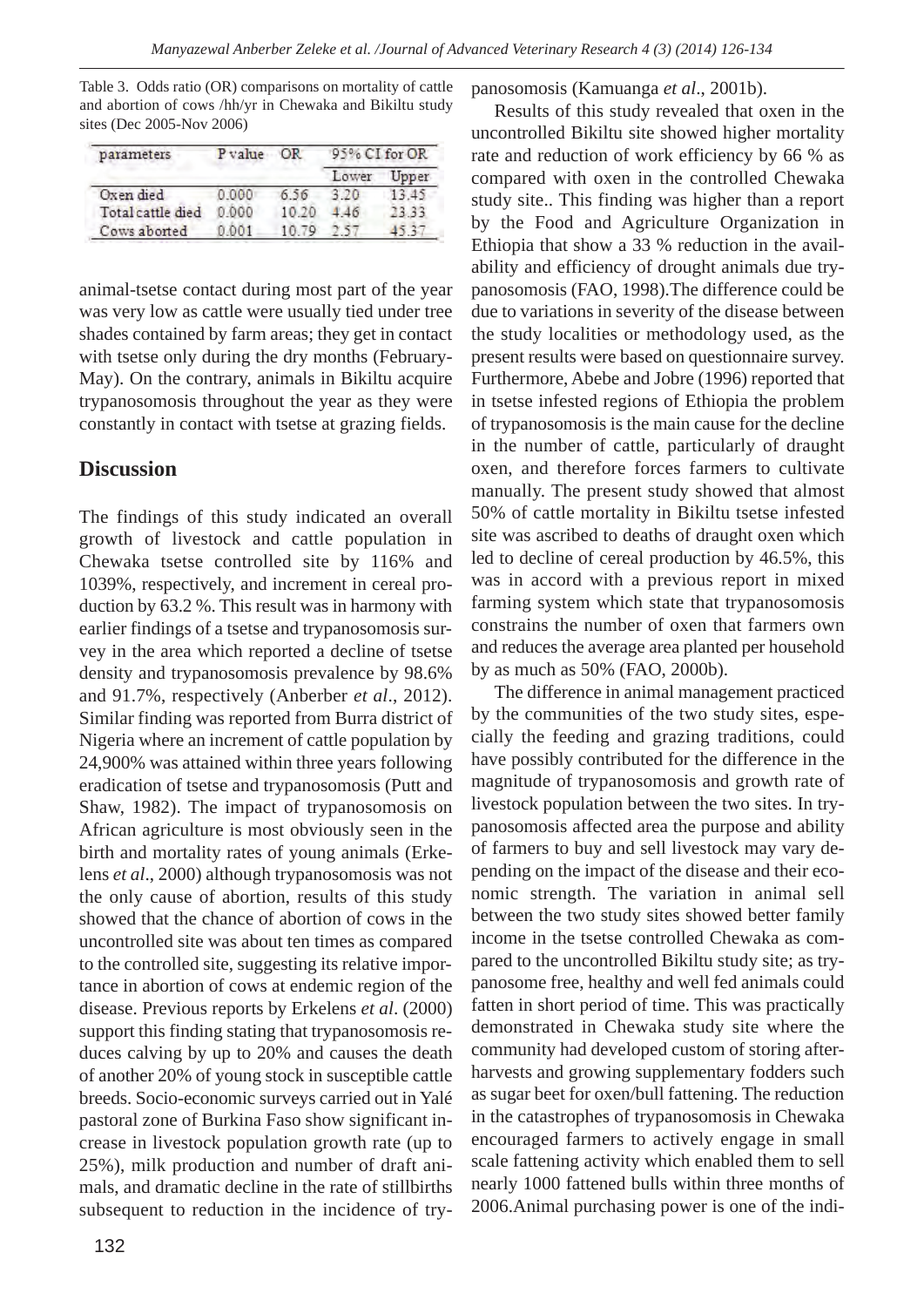cators to estimate the economic capability of farmers in endemic areas of trypanosomosis, the significant difference in purchasing power of bulls between the two communities was accredited to better economic status of Chewaka farmers as compared to Bikiltu. Enhanced income generation was evident among Chewaka farmers as a result of selling surplus cereal and oil seed produce and fattened bulls/oxen.

Farmers in Bikiltu study site were familiar with trypanocidals available on market, Diminazene aceturate and Isometamidium chloride, and experienced the drugs for more than 20 years due to absence of tsetse control programs in the area. Farmers prefer Diminazene aceturate to Isometamidium chloride due to its fast curing effect in treated animals. Similar findings were reported from Zambia indicating that farmers frequently administer most of the trypanocide treatments and showed a strong tendency to use curative (diminazene) rather than prophylactic drug (isometamidium) (Van den Bossche *et al*., 2000). In Ethiopia, a report by Dagnachew (2004) indicated that above 60% of the interviewees used trypanocidal drugs for the last 25 years and absence of tsetse control activity led farmers to depend on chemotherapy. In endemic regions of trypanosomosis the number of treatments administered per animal over a year period reflects the magnitude of trypanosome challenge in an area (Uilenberg, 1998). Respondents in Bikiltu stated that the treatment frequency of cattle might not exceed 6 weeks and some animals may even need a twice treatment per month. Investigators from different regions of Ethiopia reported more frequent treatment intervals; Afewerk *et al*. (2000) reported a treatment interval of 4 months while Tewelde *et al*. (2004) and Dagnachew (2004) reported frequencies ranging from 3-4 and 2.5–3.5 per month, respectively. This difference might be due to the variations in the magnitude of the disease among the different study areas. In Bikiltu tsetse infested site the minimum trypanocidal drug expense to keep an animal (cattle) was estimated to 8 USD per annum. A survey conducted in tsetse uncontrolled Kénédougou province of Burkina Faso reported a yearly trypanocidal cost of 5.25 USD / animal to raise cattle in the area (Ouédraogo, 2002) which was equivalent with estimates of the current study.

Knowledge on drug dilution and dosage as well as estimation of body weight of animals were not known by 85% of the respondents in Bikiltu. Comparable findings were described by Afewerk *et al*. (2000), Tewelde *et al*.(2004) and Dagnachew (2004), reporting lack of knowledge on dosages by 43%, 57% and 55% of the interviewees, respectively. The misuse of trypanocides in Bikiltu had greatly affected efficacy of the existing drugs as evidenced through high mortality and recurrent parasitemia in recently treated animals, indicating presence of drug resistant strains in the area. Trypanocidal drug resistance had been reported from Bikiltu (Tewelde *et al*., 2004) and other locations in Southwest Ethiopia (Mulugeta *et al*., 1997; Ademe and Getachew, 2000; Afewerk *et al*., 2000; Assefa and Abebe, 2001).

# **Conclusion**

Farmers of Chewaka settlement station perceived the benefits of the three years tsetse and trypanosomosis control program through the achievements in growth of livestock population, increment in cereal production, income rise from animal sell and enhanced animal purchasing power. However, as disease control program is decentralized and decisions are left to district/site level, these initiatives will face problems of sustainability. Therefore, the control should be implemented over a wide geographic area including Bikiltu and have to be supported by more advanced technologies like the Sterile Insect Technique (SIT) so as to eradicate tsetse in the region. Further motivation of the community in Chewaka to sustain the attained achievements and circumvent tsetse re-invasion is mandatory.

# **Acknowledgement**

This research was funded by the Masters of Science program of the Addis Ababa University. The financial and logistic support made by Dr. Dagnenet Yimenu, head of the National PACE Coordination Office, is highly appreciated. We are grateful to Professor Getachew Abebe for reviewing and correcting the manuscript. Mr Dagne Gutta and Mr. Stephens Lumerenson Aley are acknowledged for their support in data collection. We are thankful to Mr Asheber Abebe for drawing the GIS map. We would like to acknowledge the support of Chewaka, Dabo and Bedelle district Agricultural and Rural Development Offices for providing the